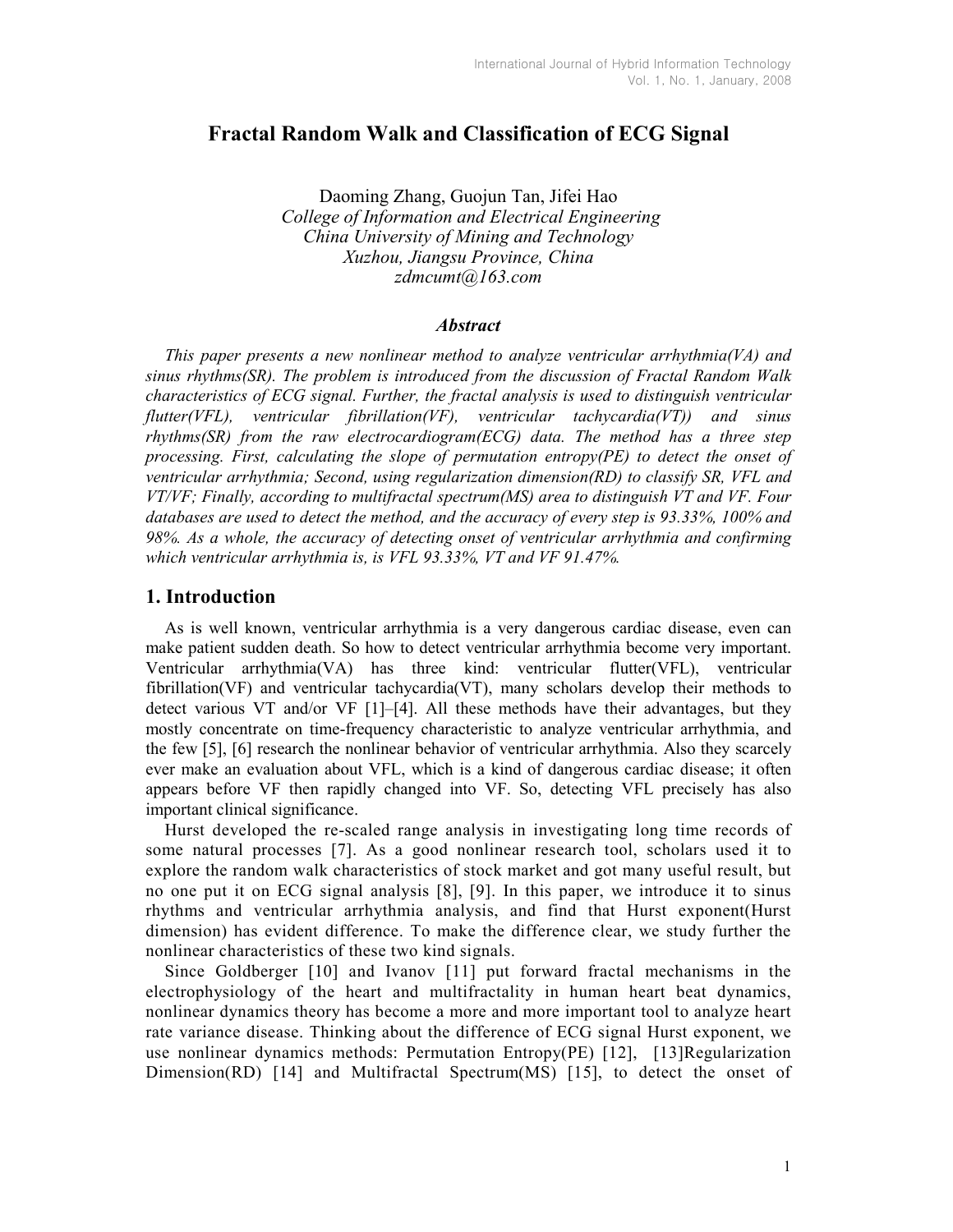ventricular arrhythmia and distinguish which one, VT, VF or VFL, the ventricular arrhythmia is. To test our algorithm, four MIT-BIH databases are used. Finally we give the calculating result and detailed discussion of this method.

## 2. The problem introduce

Here let us consider a time series Rtn. Let  $\tau$  denote the time span of the whole discrete series. The cumulative sum of the difference between time series and their

$$
X(n,\tau)=\sum_{u=1}^n[Rtn(u)-\sum_{n=1}^\tau Rtn(n)/\tau]
$$

mean,  $X(n, \tau)$ , is defined: The range R denotes the difference between the maximum and minimum of  $X(n, \tau)$ , and S denotes standard deviation of the series. R and S are defined respectively as:

$$
R(\tau) = \max_{n \in [1, \tau]} X(n, \tau) - \min_{n \in [1, \tau]} X(n, \tau) \qquad S(\tau) = \sqrt{\sum_{n=1}^{\tau} [Rtn(n) - \sum_{n=1}^{\tau} Rtn(n)/\tau]^2 / \tau}
$$

Both R and S are functions of  $\tau$ . It is found that, for the statistical performance of the time series, the ratio R/S is very well described by the following empirical equation:  $R/S=(c\tau)^H$ , where c is a constant, and H the Hurst exponent. Figure 1. shows the typical Fractional Brownian motion(H=0.5) and its Hurst exponent return estimation.



Figure 1. Fractional brownian motion( $H=0.5$ ) and its hurst exponent return estimation

Further, we calculate the Hurst exponent of SR、VT and VF signal from MIT as Figure 2. The statistic results( $H_{SR} = 0.8126 \pm 0.0519$ ,  $H_{VA} = 0.6085 \pm 0.0427$ ) show that the Hurst parameter has some difference between SR and VA.

Hurst had pointed out that whether exponent greater or smaller than 0.5 is an important indication of the general trend in the data evolution. When the exponent is 0.5, which is called random walk, otherwise deviating random walk. A Hurst exponent greater than 0.5 (0.5<H<1) indicates a persistent behavior. It means that if the curve has been increasing for a while, it is likely to increase for another period, and if the curve has been decreasing, it is probably to continue decreasing. Contrarily, a Hurst exponent less than 0.5 (0<H<0.5) indicates an anti-persistent behavior. That is to say, after a period of decreasing, the data tend to increase in the next period, and vice versa. In the extreme when  $H \rightarrow 0$ , the data trend changes totally irregularly and therefore becomes completely unpredictable, exhibiting the behavior of a white noise. In the other extreme, H=1 means that the series form a straight line with a non-zero slope, and its future values are completely predictable.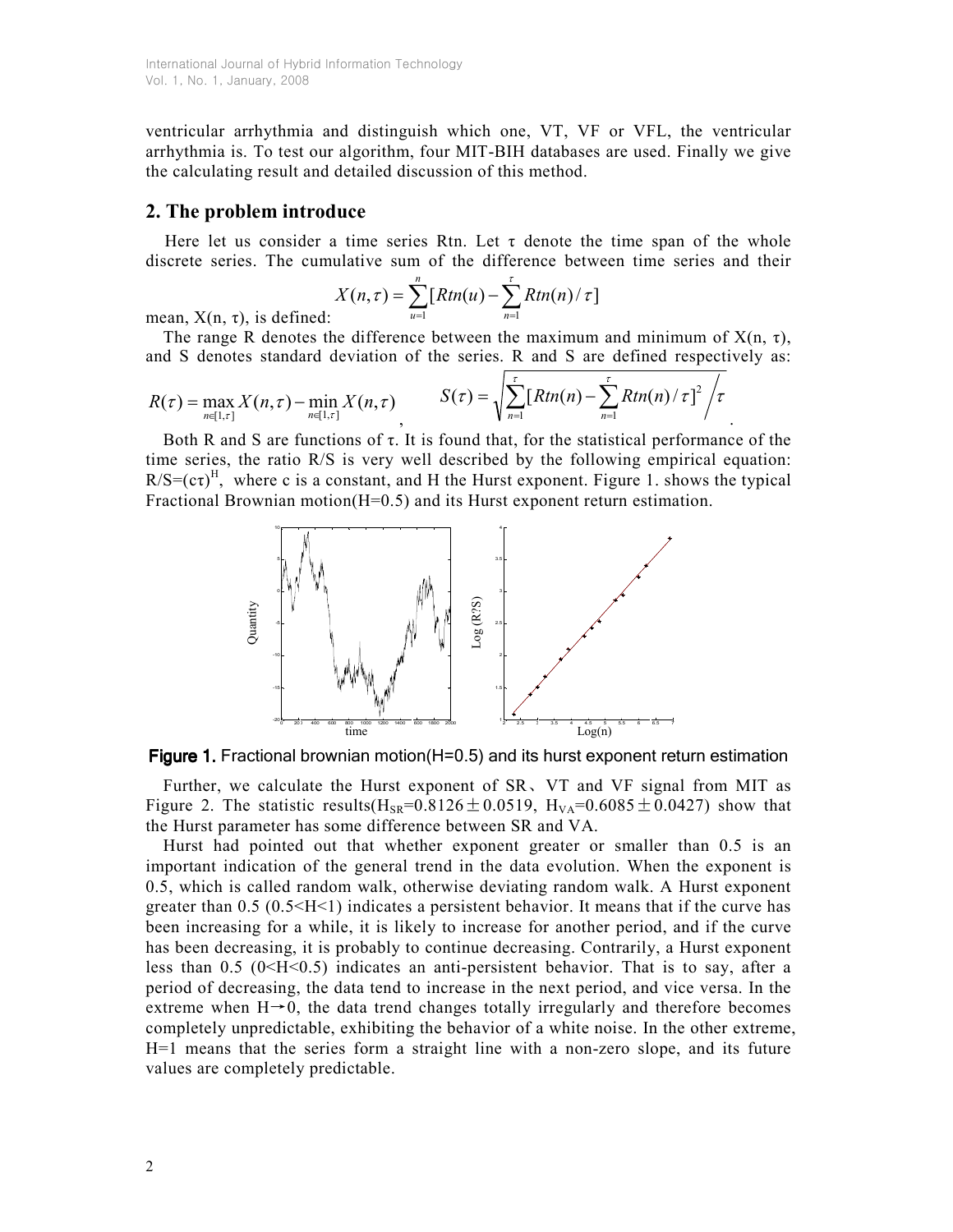

Figure 2. ECG signal and their hurst exponent SR(left), VT(middle), VF(right)

A simple relation  $H+D=2$  exists where D is the fractal dimension. These parameters may be used to indicate the hidden statistical properties of a random process. So we can calculate the Hurst dimension easily( $D_{SR} \approx 1.23$ ,  $D_{VA} \approx 1.64$ ). The result indicates that through the (multi)fractal analysis we may be get more information about ECG signal.

## 3. Theory and methods

Here, we take ECG analysis into Fractal World and achieve very important result. First, let's begin with nonlinear theory.

### 3.1. Permutation Entropy

Permutation Entropy(PE) was introduced by Bandt and Pompe [12] as a convenient means of evaluating complexity parameters for time series based on comparison of neighboring values. For some well-known chaotic dynamical systems it is shown that PE behaves similar to Lyapunov exponents. It is a simple, fast, robustness and invariant method with respect to nonlinear monotonous transformations. To illustrate the method, let us first embed a scalar time series  $\{x(i), i=1,2,\ldots\}$  to a m-dimensional space with delay time l: Xi=[x(i), x(i+l), ... ,  $x(i+(m-1)l)$ ], where m is the embedding dimension and l the delay time. For a arbitrary i, the m number of real values Xi=[x(i), x(i+l), ..., x(i+(m-1)l)] can be arranged in an increasing order:  $[x(i+(j_1-1)l) \leq x(i+(j_2-1)l) \leq ... \leq x(i+(j_m-1)l)]$ . When an equality occurs, e.g., x[i+(j<sub>i1</sub>-1)l]=x[i+(j<sub>i2</sub>-1)l], we order the quantities x according to the values of their corresponding j's, namely if  $j_{i1} \leq j_{i2}$ , we write  $x(i+(j_{i1}-1)l) \leq x(i+(j_{i2}-1)l)$ . Hence, any vector Xi is uniquely mapped onto  $(j_1, j_2, \ldots, j_m)$ , which is one of the m! permutations of m distinct symbols  $(1,2, \ldots, m)$ . It is clear that each point in the m-dimensional embedding space, indexed by i, can be mapped onto one of the m! permutations. When each such permutation is considered as a symbol, then the reconstructed trajectory in the m-dimensional space is represented by a symbol sequence. The number of distinct symbols can be at most m!. Let the **Figure 2.** ECG signal and their hurst exponent SR(left), VT(middle), VF(right)<br>A simple relation H+1D-2 exists where D is the fractal dimension. These parameters<br>ray be used to indicate the hidden statistical properties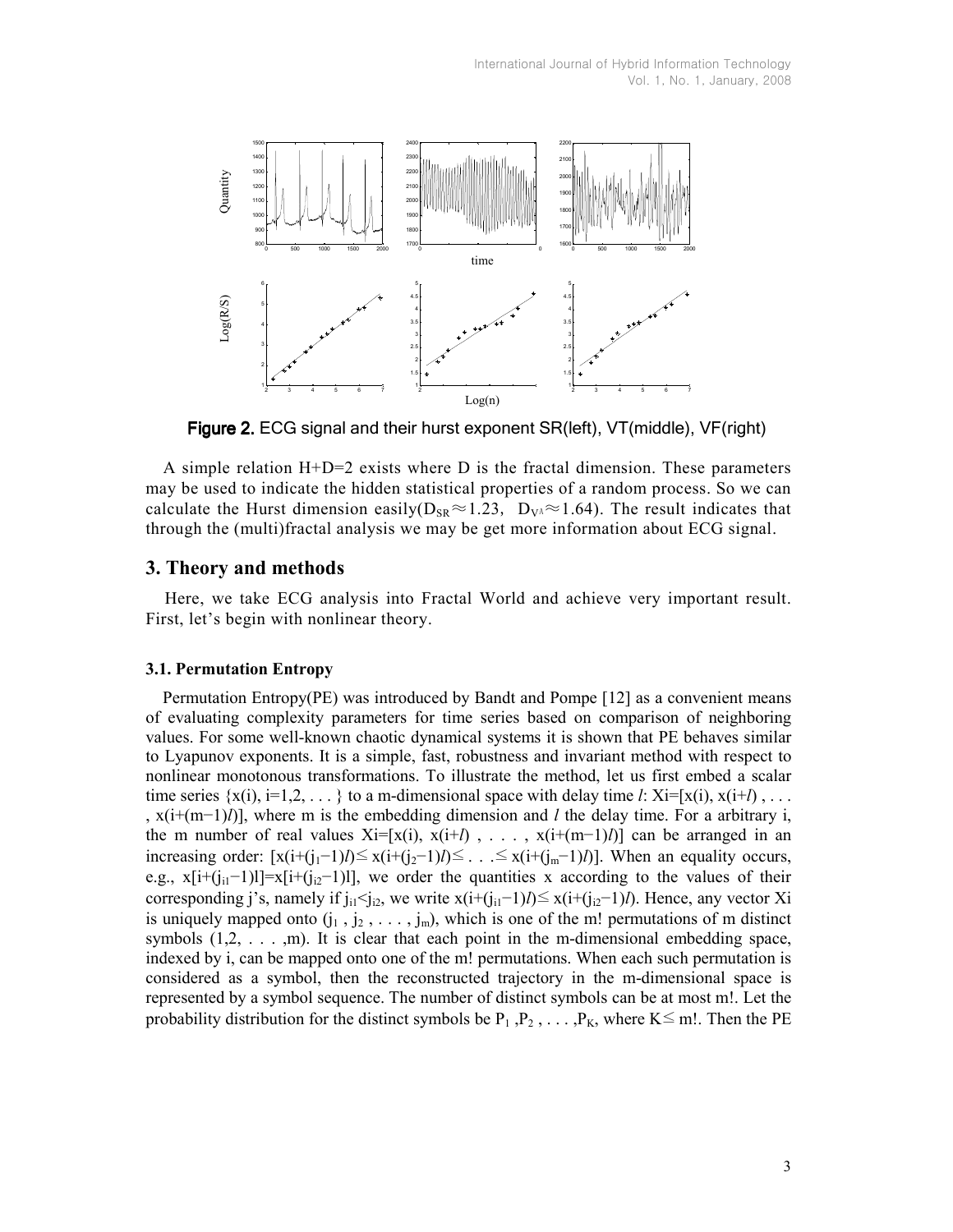.

for the time series  $\{x(i), i=1,2,\ldots\}$  is defined as the Shannon entropy for the K distinct

$$
H_p(m) = -\sum_{j=1}^k P_j \ln P_j
$$

symbols

When  $P_i=1/m!$ , then H<sub>P</sub>(m) attains the maximum value ln(m!). For convenience, we always normalize H<sub>P</sub>(m) by ln(m!), and denote:  $0 \le H_P = H_P(m)/\ln(m!) \le 1$ . Thus H<sub>p</sub> gives a measure of the departure of the time series under study from a complete random one: the smaller the value of  $H_p$ , the more regular the time series is [13]. Figure 3 shows a PE calculation example of logistic map [17].



**Figure 3.** Logistic map (a) and its permutation entropy(b)

### 3.2. Regularization Dimension

Regularization Dimension(RD) [14], [18] is defined as the following way: One computes smoother and smoother versions of the original signal, obtained simply through convolution with a kernel. If the original signal is "fractal", its graph has infinite length, while all regularized versions have finite length. When the smoothing parameter tends to 0, the smoothed version tends to the original signal, and its length will tend to infinity. The regularization dimension measures the speed at which this convergence to infinity takes place. In many cases, this will coincide with the usual box dimension. In general, it can be shown that the regularization dimension is more precise than the box dimension, in the sense that it is always smaller, but still larger than the Hausdorff dimension. In addition, the regularization dimension lends to more robust estimation procedures for various reasons. One of them is that we may choose the regularization kernel. Also, the smoothed versions are adaptive by construction. Finally, the smoothing parameter can be varied in very small steps, as box sizes have to undergo sudden changes.

Given the signal  $S=s(t)$  as a function of time, consider a kernel function  $X=x(t)$ , such that  $\int X = 1$ We define  $X_a(t) = (1/a)x(t/a)$  as the dilated version of X at scale a; then  $S_a = S \cdot X_a$  can be defined as the convolution of S with  $X_a$ . The length of the signal S on a finite interval T is given by  $L_a = \int_T \sqrt{1 + S'_a(t)^2} dt$ . According to the above assumptions and definitions, the regularization dimension of a signal S is defined as:  $(S) = 1 + \lim_{h \to 0} \frac{\log(L_a)}{1 - \log(L_b)}$  $\overline{(a)}$  $S$ ) = 1 + lim $\frac{\log(L_a)}{1 - C}$  $\lim_{a\to 0} -\log$  $\dim_R(S) = 1 + \lim_{h \to 0} \frac{\log_2|S|}{h}$  $\overline{0}$   $= 1 + \lim_{a \to 0}$ .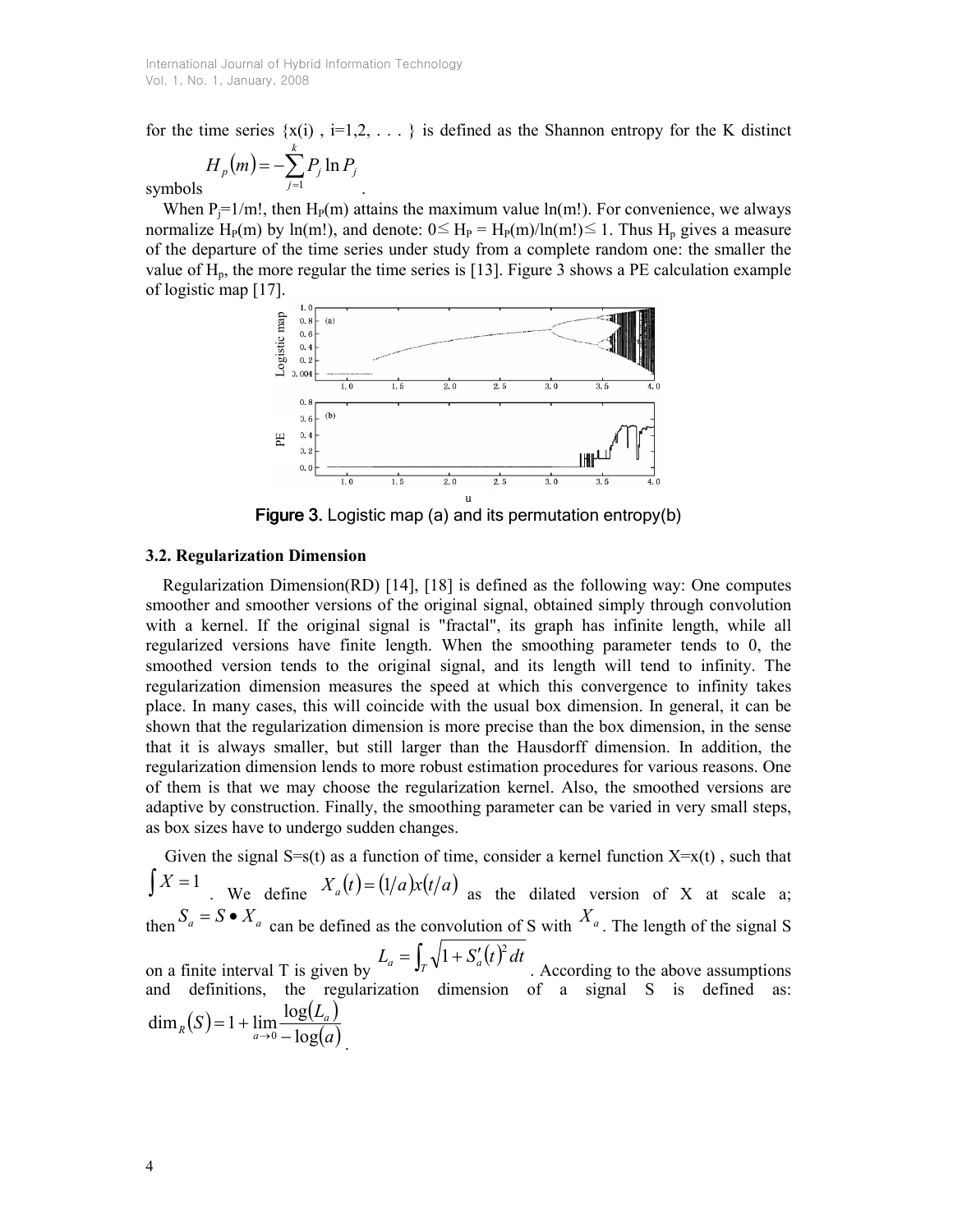#### 3.3. Multifractal Spectrum

The Multifractal Spectrum(MS) is the singularity spectrum  $f(a)$  (fractal dimension) correlated with a (Hölder exponent). Chhabra and Jensen [15] developed a simple and precise method for the direct calculation of the multifractal spectrum from experimental data. We can consider a normalized time series as a singular measure P, calculating the  $f(a)$  curve covering the measure with boxes of length L and computing the probabilities  $Pi(L)$  in each box. First a 1-parameter manifold of normalized measures  $\mu_i(q)$  is defined:

$$
\mu_i(q,L) = [P_i(L)]^q / \sum_j [P_j(L)]^q
$$

with q the qth moment of the measure. The fractal dimension can be obtained from

$$
f(q) = \lim_{L \to 0} \frac{\sum_{i} \mu_i(q, L) \log[\mu_i(q, L)]}{\log L}
$$

and the mean strength of the singularity is obtained from

$$
a(q) = \lim_{L \to 0} \frac{\sum_{i} \mu_i(q, L) \log[P_i(L)]}{\log L}
$$

These equations provide a relationship between a Hausdorff dimension f and the average singularity strength a as implicit functions of the parameter  $q$ . According with this interpretation a multifractal can be visualized as an interwoven ensemble of independent monofractals of dimension  $f(a_i)$ . On each of these fractals i the observable P scales with the Hölder exponent a.

#### 3.4. Methods

We use aforementioned methods to analyze ventricular arrhythmia: 1)With proper embedding dimension and delay time, PE can easily detect the onset of ventricular arrhythmia, according to the change of ECG complexity; 2)In electrocardiography, we know that VF is chaotic and disordered, VT appears regular but not smooth and VFL is regular and smooth. So we use RD to analyze normal ECG and ventricular arrhythmia and classify them; 3)MS has been already used in the research of ECG and MS area has its significance on VT/VF analysis [19]. Finally, we compute MS area to distinguish VT/VF.

In order to get PE of ECG signal, we calculate the reconstruction delay time( $l$ ) and embedding dimension(m) according to GP algorithm [20]. Then we choose a slip window of 2000 points to compute PE, so that the slip window should not be small to keep the conclusive statistics and not be too large to obtain transitional signals accurately. To improve computation efficiency, the window slips 100 points each time. And we find that every ECG signal has its permutation entropy, when ventricular arrhythmia happens PE always decreases. But we can't use a fixed value to distinguish the onset of ventricular arrhythmia, so we compute 1th order polynomial approximation of PE every 10 seconds and take the slope as detection criterion.

We selected a Gaussian kernel and 64 progressive dilations of the kernel for the regularization process. A least square regression is used to fit the log-log plot in order to calculate the actual RD. So, SR, VFL and VT/VF can easily be confirmed. Then we calculate the MS of VT/VF after the onset of ventricular arrhythmia, from the MS area we differentiate VT or VF at last.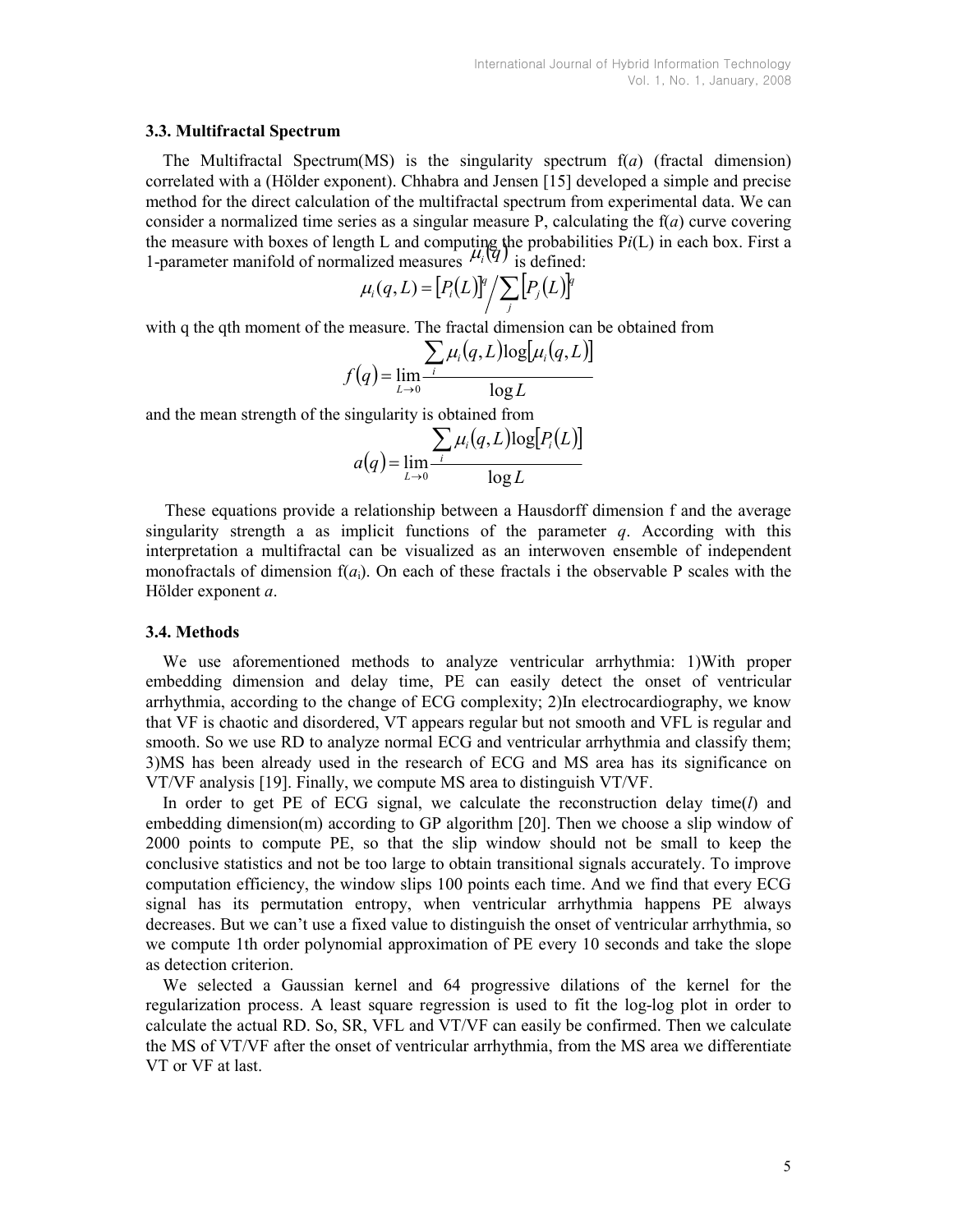# 4. Materials and results

In this paper, four databases are used to test our algorithm. They are MIT-BIH Normal Sinus Rhythm Database, MIT-BIH Arrhythmia Database, Creighton University Ventricular Tachyarrhythmia Database and MIT-BIH Malignant Ventricular Arrhythmia Database.

First, we select 60 signals with the length of 50 seconds, which transform from SR to ventricular arrhythmia. Reconstruction delay $(l)$  and embedding dimension(m) are computed. And we choose  $m=4$  and  $l=5$ . Then we calculate the PE and its 1th order polynomial approximation, as shown in figure 4 and figure 5. When taking -0.01 as the minimum slope of SR, The detection accuracy is 93.33%.



time(s) Figure. 4 ECG signal with VA and its permutation entropy.



Figure. 5 The slope of 1th order polynomial approximation of permutation entropy every 10 seconds.

Then we select 3 groups and each group has 50 signals with the length of 4 seconds to calculate their RD. When we use 1.16 dimension and 1.35 dimension to classify SR, VFL and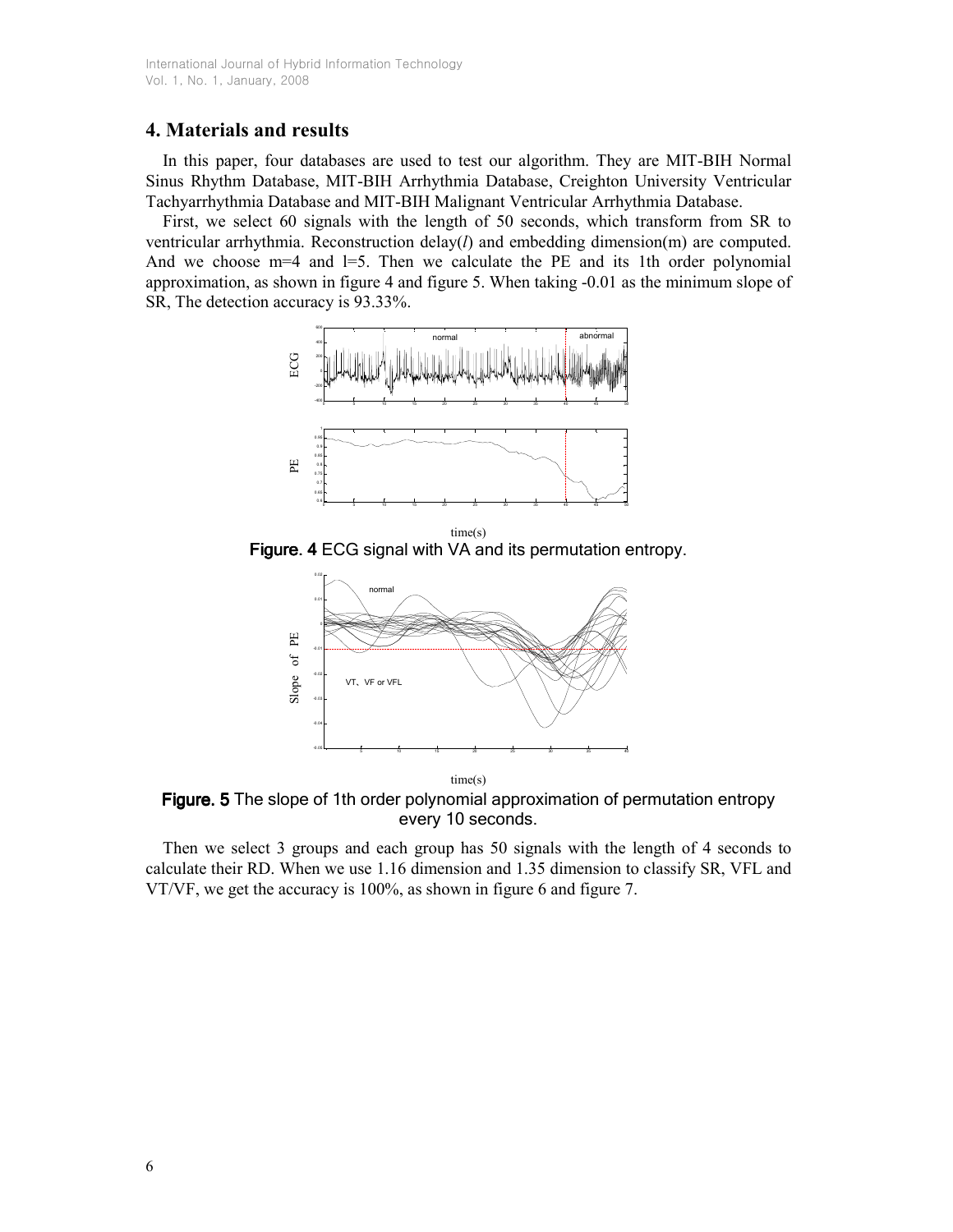

Log(scale) Figure 6. The regularization dimension of SR and VA



Figure 7. Classification between SR and VA with regularization dimension

Finally, according to Ref. [19], we calculate MS area to distinguish VT and VF. We select 2 groups and each group has 50 signals with the length of 5 seconds and the area threshold 0.005. When MS area is small than the threshold, the signal is VT, or it is VF. The calculation accuracy is 98%, as shown in figure 8.



Figure 8. Multifractal spectrum of VF and VT

As a whole, the accuracy of detecting onset of ventricular arrhythmia and confirming which ventricular arrhythmia is, is VFL 93.33%, VT and VF 91.47%.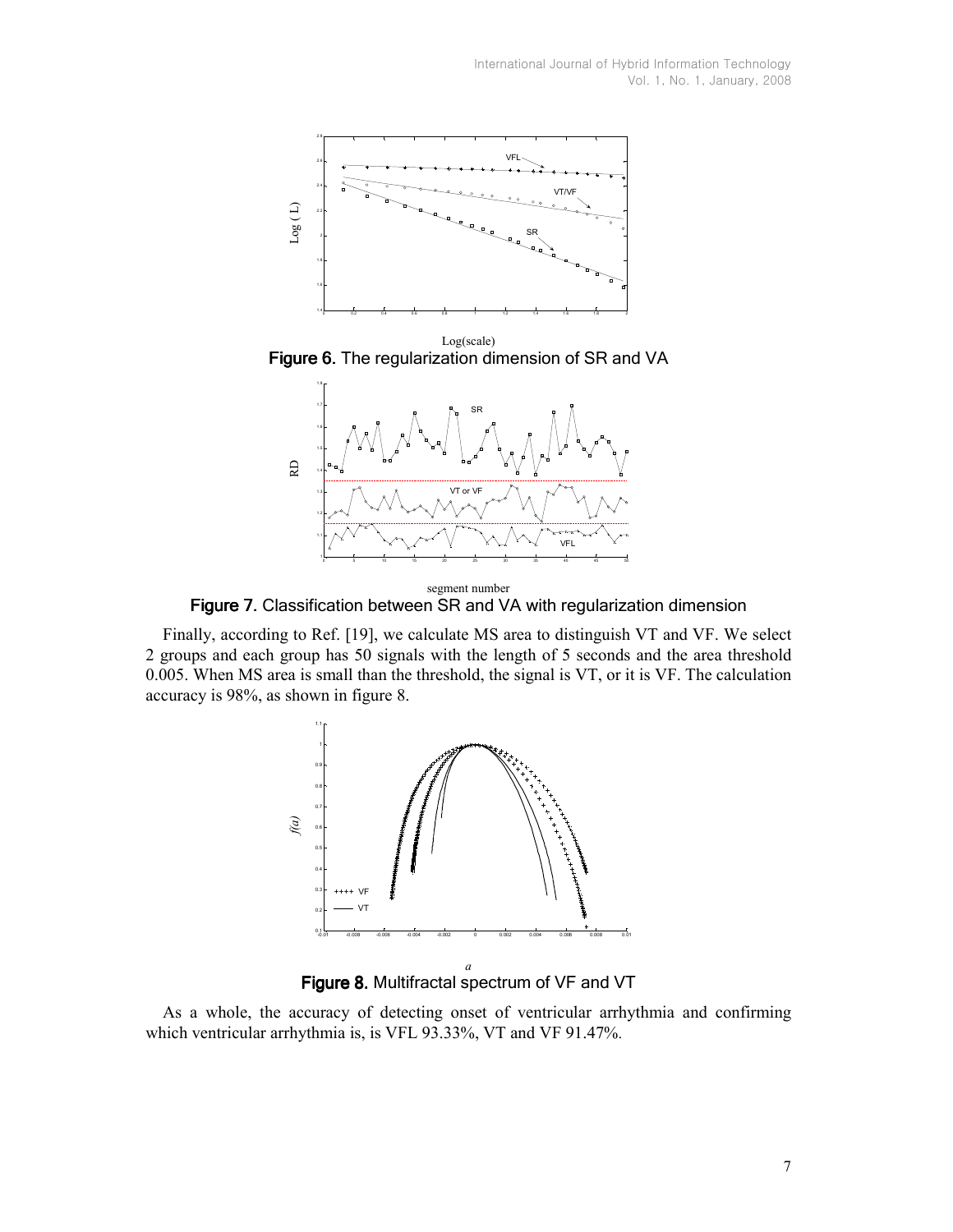# 5. Discussion and conclusion

In this paper, we first talk about the fractal random walk characteristics of SR and VA. From the calculation result, we can see the persistent behavior of SR is stronger than VA, it indicates that VA is more approaching to the random behavior. And VA is a very complex series, which may be chaos or noise, as can be seen from PE, but it need more time to study. Then, we use three methods of nonlinear dynamics to detect the onset of ventricular arrhythmia and distinguish VT, VF or VFL. These theory explains the intrinsic character of ECG signal, not like other time-frequency analysis methods, it gets better detection effect. Also, PE and RD are easily programmed to achieve, and the computing processing is very quickly. Only MS computation behaves not so well. Here, we need to discuss PE, a very simple entropy algorithm. It has a good ability to analyze complexity of time series in statistics. From figure 4 and figure 5, we can see when ventricular arrhythmia happens, PE will decrease. Using polynomial approximation can find trend of PE, but it seems not very precise. So, we need to find a better way to get better result according to PE. At last, some interpretation should be put forward. Hurst estimation is an empirical and statistical method, and Hurst dimension is not the fractal dimension, such as information、box、regularization、correlation or Rényi spread dimension. So the calculating results have some difference.

# 6. References

[1] A.B. Smith, C.D. Jones, and E.F. Roberts, "Article Title", Journal, Publisher, Location, Date, pp. 1-10.

[2] Jones, C.D., A.B. Smith, and E.F. Roberts, Book Title, Publisher, Location, Date.

[1] S. R. Gauna, A. Lazkano, J. Ruiz, and E. Aramendi, "Discrimination between Ventricular Tachycardia and Ventricular Fibrillation Using the Continuous Wavelet Transform", IEEE Computers in Cardiology, 2004, pp. 21– 24.

[2] N. V. Thakor, A. Natarajan, and G. Tomaselli, "Multiway sequential hypothesis testing for tachyarrhythmia discrimination", IEEE Trans. Biomed. Eng., 1994, pp. 480–487.

[3] S. W. Chen, P. M. Clarkson, and Q. Fan, "A robust sequential detection algorithm for cardiac arrhythmia classification", IEEE Trans. Biomed. Eng., 1996, pp. 1120–1125.

[4] V. X. Afonso, W. J. Tompkins, "Detecting ventricular fibrillation: Selecting the appropriate time-frequency analysis tool for the application", IEEE Eng. in Med. and Biol., 1995, pp. 152–159.

[5] S. C. Schuckers, P. Raphisak, "Distinction of Arrhythmias with the Use of Approximate Entropy", IEEE Computers in Cardiology, 1999, pp. 347–350.

[6] X. S. Zhang, Y. S. Zhu, N. V. Thakor, and Z. Z. Wang, "Detecting Ventricular Tachycardia and Fibrillation by Complexity Measure", IEEE Trans. Biomed. Eng., 1999, pp. 548–555.

[7] Hurst H. E., Black R. P., Simaika Y. M., Long-Term Storage: An Experimental Study, Constable, London, 1965.

[8] X. T. Wang, W. Y. Qiu, and E. Y. Ren, "Option pricing of fractional version of the Black-Scholes model with Hurst exponent H being in(1/3, 1/2)", Chaos, Solitons & Fractals, 2001, pp. 599-608.

[9] Peters E E., "Chaos and Order in the Capital Market Second Edition", John Wiley & Sons, New York, 1996.

[10] A. L. Goldberger, "Fractal Mechanisms in the Electrophysiology of the Heart", IEEE Eng. Med. Bio., 1992, pp. 47-52.

[11] P. C. Ivanov, et al, "Multifractality in human heart beat dynamics", Nature, 1999, pp. 461–465.

[12] C. Bandt, B. Pompe, "Permutation Entropy: A Natural Complexity Measure for Time Series", Physical Review Letters, 2002, PhysRevLett.88.174102.

[13] Y. Cao, W. Tung, J. B. Gao, V. A. Protopopescu, and L. M. Hively, "Detecting dynamical changes in time series using the permutation entropy", Physical Review E, 2004, PhysRevLett.70.046217.

[14] R. Francois, L. V. Jacques, "A Regularization Approach to Fractional Dimension Estimation", Malta: Proceeding of Fractals 98, Malta, 1998.

[15] A. Chhabra, R. V. Jensen, "Direct determination of the f(alpha) singularity spectrum", Physical Review Letters, 1989, pp. 1327–1330.

[16] "Massachusetts Institute of Technology, PhysioBank", Available: http : //www.physionet.org/physiobank/ database/.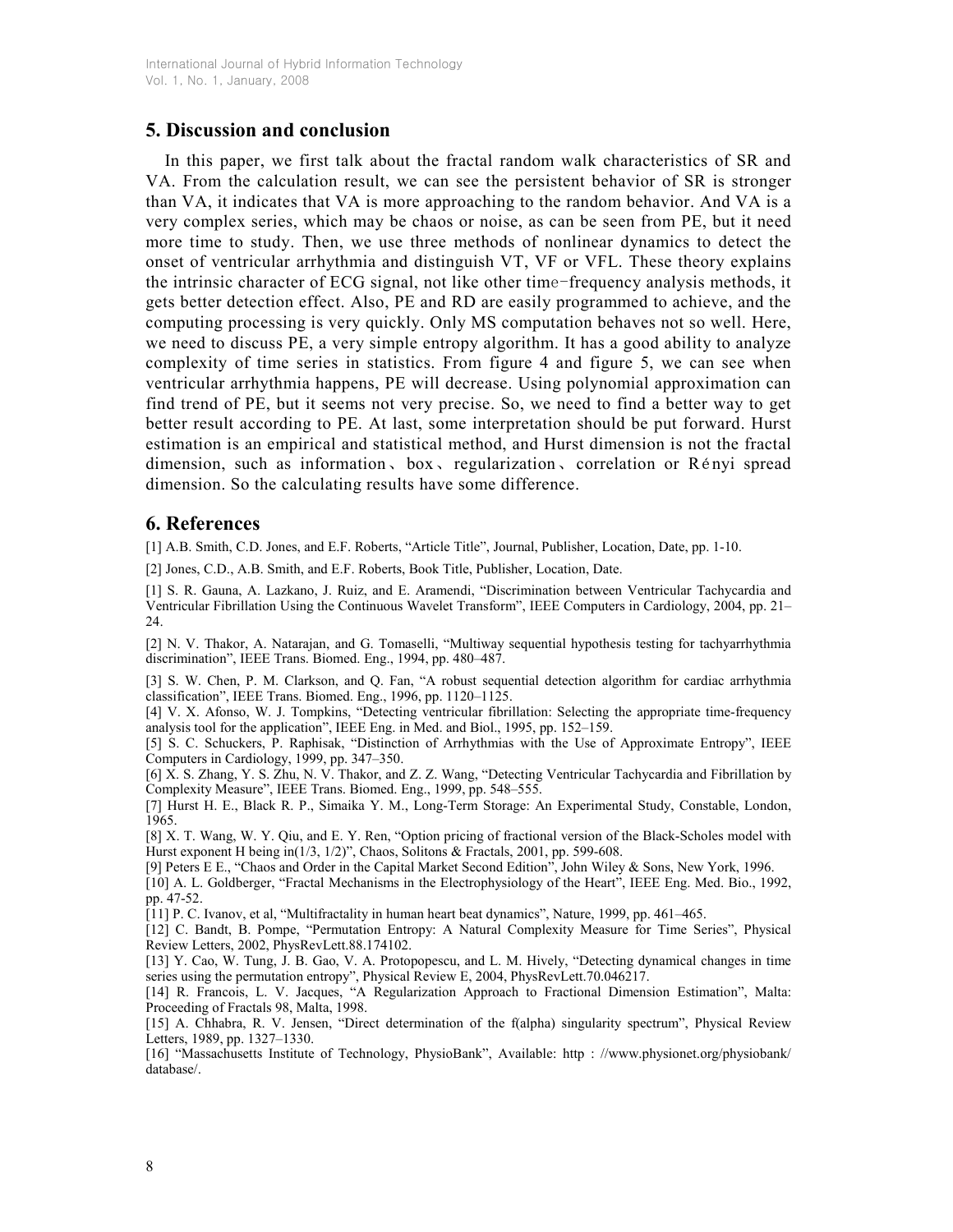[17] W. Hou, G. Feng, W. Dong, and J. Li, "A technique for distinguishing dynamical species in the temperature time series of north China", ACTA PHYSICA SINICA, 2006, pp. 2663-2668.

[18] D. Kontos, V. Megalooikonomou, A. Javadi, P. Bakic, and A. Maidment, "Classification of Galactograms Using Fractal Properties of the Breast Ductal Network", Biomedical Imaging: Macro to Nano, the 3rd IEEE International Symposium, 2006, pp. 1324-1327.

[19] H. Xie, H. Huang, Z. Wang and J. Yuan, "Multifractal Analysis of Ventricular Fibrillation and Ventricular Tachycardia", Journal of Data Acquisition and Processing, 2006, pp. 69-73.

[20] M. T. Rosenstein, J. J. Collins, and C. J, De Luca, "A practical method for calculating largest lyapunov exponents from small data sets", Physical Review D, 1993, pp. 117-134.

# Authors



Daoming Zhang was born in Xuzhou, China, in 1979. Doctor of College of Information and Electrical Engineering of China University of Mining and Technology. His research interests: nonlinear dynamics、signal processing and Pattern Recognition.



Guojun Tan was born in Miquan, China, in 1962. Professor of College of Information and Electrical Engineering of China University of Mining and Technology. Now, he is in America as a visit scholar of North Carolina State University. His research interests: automatic control 、power electronics and electrical drive.



Jifei Hao was born in Shulan, China, in 1955. Professor of College of Information and Electrical Engineering of China University of Mining and Technology. His research interests: control theory and intelligent instruments.